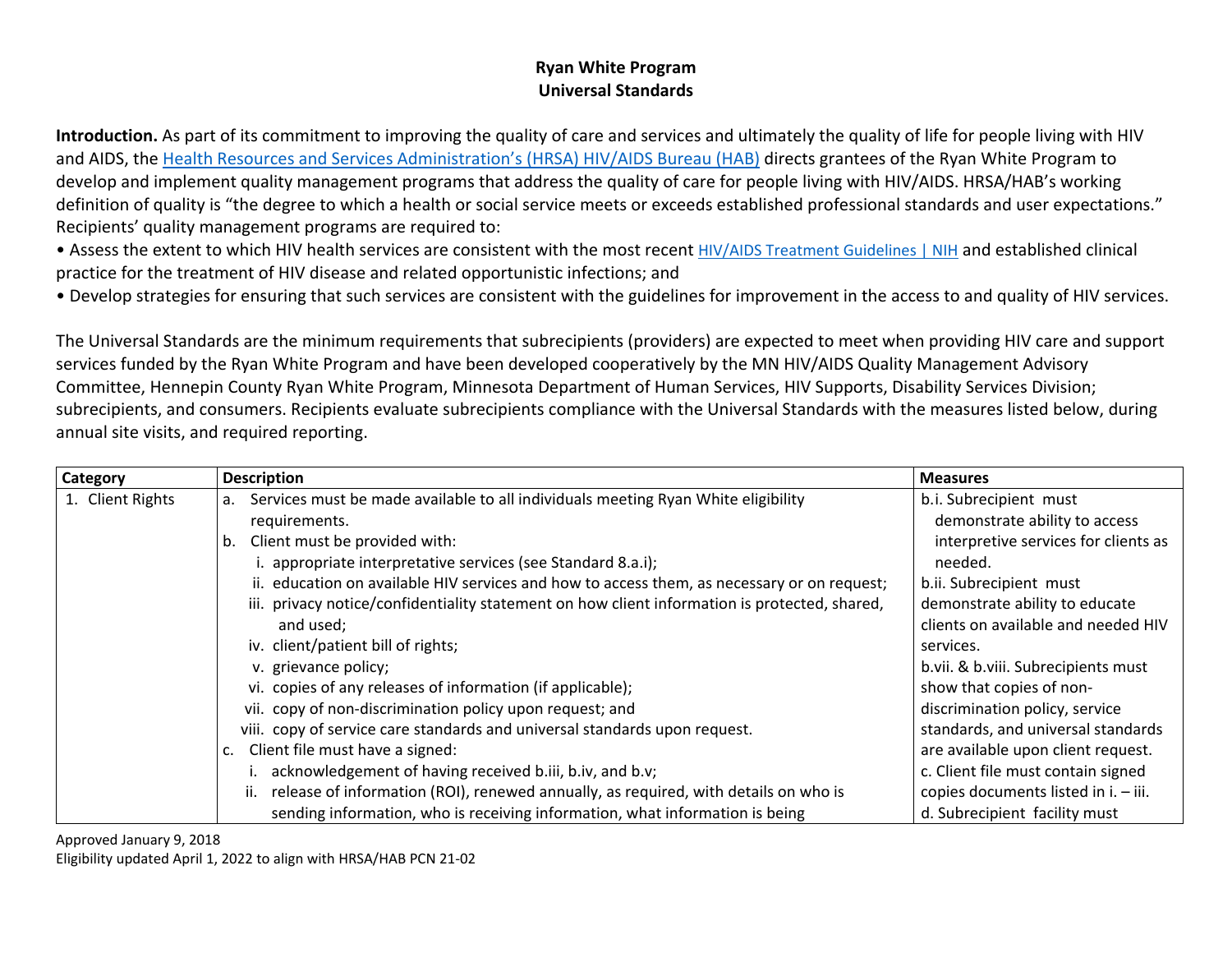|                 | shared, how client may revoke ROI; and                                                                                                                   | comply with ADA requirements         |
|-----------------|----------------------------------------------------------------------------------------------------------------------------------------------------------|--------------------------------------|
|                 | iii. consent to services                                                                                                                                 | upon inspection.                     |
|                 | d. Subrecipients must:                                                                                                                                   |                                      |
|                 | i. ensure clients' right to access all Ryan White funded services in a safe and accessible                                                               |                                      |
|                 | facility regardless of physical or cognitive limitations;                                                                                                |                                      |
|                 | have a nondiscrimination policy in place stating that they will not discriminate against any<br>ii.                                                      |                                      |
|                 | client or potential client on the basis of race, color, creed, religion, national origin, sex,                                                           |                                      |
|                 | marital status, status in regard to public assistance, membership or activity in a local                                                                 |                                      |
|                 | commission, disability, sexual orientation, gender identity and expression and/or age;                                                                   |                                      |
|                 | and                                                                                                                                                      |                                      |
|                 | have a grievance policy in place for clients to access when they are dissatisfied with any<br>iii.                                                       |                                      |
|                 | aspect of the service they receive.                                                                                                                      |                                      |
| 2. Eligibility  | a. Subrecipients must:                                                                                                                                   | a.i. Subrecipient must provide copy  |
|                 | i. have a documented policy in place for verifying client's Ryan White eligibility, screening                                                            | of policies and practices to comply  |
|                 | for duplication of services, and ensuring Ryan White is payer of last resort;                                                                            | with i.                              |
|                 | ii. update client files and assist client in reporting to relevant county and state systems any                                                          | a.iii.1-4. Client file must contain  |
|                 | changes in client income, household size, residency, or health insurance status between                                                                  | dated proof of 1-4 (Recipient        |
|                 | annual renewals;                                                                                                                                         | provides list of allowable           |
|                 | iii. provide allowable dated documentation in client file for each Ryan White funded client:                                                             | documentation prior to site visit).  |
|                 | 1. HIV serostatus (once);                                                                                                                                |                                      |
|                 | 2. income and household size (once every 12 months);                                                                                                     |                                      |
|                 | 3. residency (once every 12 months); and                                                                                                                 |                                      |
|                 | 4. health insurance status (once every 12 months).                                                                                                       |                                      |
| 3. Subrecipient | Subrecipients must:<br>a.                                                                                                                                | a.i. & c. Training will be           |
| Qualifications  | i. document staff training with name, staff title, training title, and hours spent on training;                                                          | documented in quarterly reports.     |
|                 | and                                                                                                                                                      | a.ii & b. Records shall be made      |
|                 | have documentation of all current staff including job description, resume, education,<br>ii.                                                             | available to recipient upon request. |
|                 | certification, licensure, work experience, background checks, skills, and training                                                                       |                                      |
|                 | needs/plans.                                                                                                                                             |                                      |
|                 | b. Subrecipients shall ensure their staff have the certification, licensure, knowledge, skills, and                                                      |                                      |
|                 | abilities required by statute/law and service care standards necessary to competently provide                                                            |                                      |
|                 | contracted services, for which all documentation shall be retained.<br>c. Staff will have knowledge of or training on:                                   |                                      |
|                 |                                                                                                                                                          |                                      |
|                 | i. HIV basics (i.e., getting tested, transmission, disease stages, understanding lab results);<br>Ryan White system, services provided, and eligibility; |                                      |
|                 | ii.<br>iii. HIV Care Continuum;                                                                                                                          |                                      |
|                 |                                                                                                                                                          |                                      |

Approved January 9, 2018

Eligibility updated April 1, 2022 to align with HRSA/HAB PCN 21-02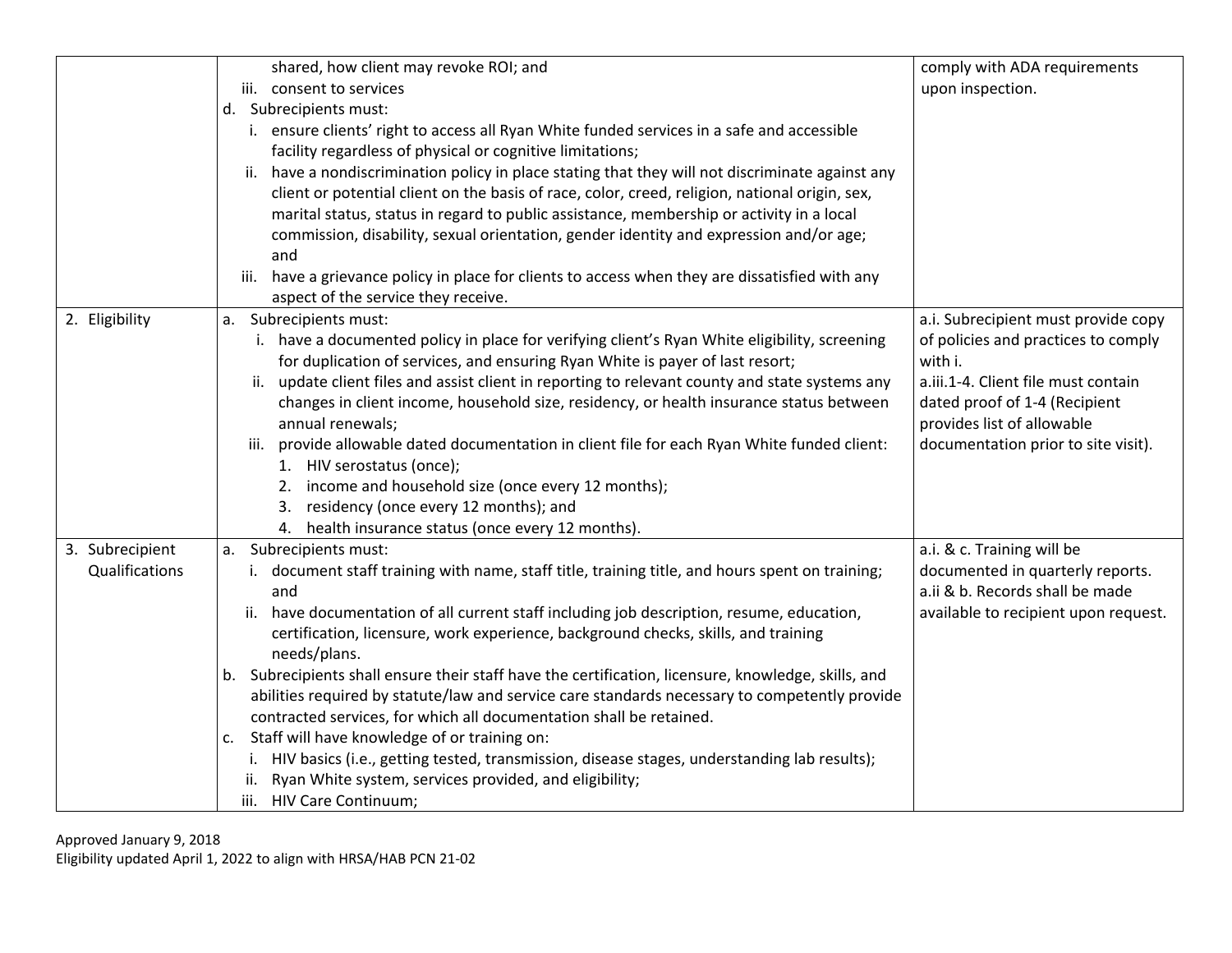|                   | iv. retention in care and referral strategies;                                                   |                                      |
|-------------------|--------------------------------------------------------------------------------------------------|--------------------------------------|
|                   | cultural responsiveness;<br>v.                                                                   |                                      |
|                   | confidentiality/privacy policies;<br>vi.                                                         |                                      |
|                   | universal standards;<br>vii.                                                                     |                                      |
|                   | service specific care standards; and<br>viii.                                                    |                                      |
|                   | required documentation for Ryan White program compliance.<br>ix.                                 |                                      |
| 4. Administration | Subrecipients must:                                                                              | a. Subrecipient must provide copy    |
|                   | have a policy on and demonstrate compliance with policy on:<br>a.                                | of policies and practices to         |
|                   | intake and assessment;                                                                           | comply with a.                       |
|                   | case closure;<br>ii.                                                                             | b. A secure, unique client file with |
|                   | waiting lists;<br>iii.                                                                           | complete record of                   |
|                   | caps on charges; and<br>iv.                                                                      | intake/assessment, eligibility       |
|                   | v. sliding-fee scale for services provided.                                                      | verifications, and all funded RW     |
|                   | b. Have a complete, current, secure, individual record (electronic or hard copy) maintained for  | provided services shall be made      |
|                   | each client receiving Ryan White services with eligibility documents,                            | available to recipient upon          |
|                   | intake/assessment/application, record of all Ryan White funded services provided, and all        | request.                             |
|                   | service-specific documentation requirements.                                                     | Subrecipients must ensure their      |
|                   | Ensure all Ryan White funded services are accurately entered into the client level data<br>c.    | service data matches invoices        |
|                   | reporting system (Minnesota CAREWare) monthly in accordance with contract guidance, with         | submitted to recipient.              |
|                   | types, dates, quantity, duration, and services provided that match submitted invoices.           | d. Subrecipients must ensure data    |
|                   | d. Submit outcomes and evaluation data through quarterly reports on schedule specified in        | completeness and accuracy in         |
|                   | contract guidance, by Minnesota CAREWare administration, and the Ryan White Services             | line with CAREWare and RSR           |
|                   | Report (RSR).                                                                                    | requirements.                        |
|                   | Subrecipients must document points of entry and formal written referral agreements.<br>e.        | e. An annual report shall be         |
|                   | Maintain on file compliance with all appropriate regulatory agencies, records of necessary       | provided to contract manager.        |
|                   | licenses, and certifications.                                                                    | f. Subrecipient must supply          |
|                   | Ensure all electronic records are password protected and backed up at least weekly. Backed<br>g. | documentation upon request.          |
|                   | up records shall be maintained in a safe and secure (off-site) location.                         | Subrecipient must provide<br>g.      |
|                   | h. Subrecipients must comply with contract, Health Resources and Services Administration         | proof of off-site back-up upon       |
|                   | (HRSA), and Health and Human Services (HHS) requirements.                                        | request.                             |
|                   |                                                                                                  | Subrecipient must provide<br>h.      |
|                   |                                                                                                  | proof of compliance upon             |
|                   |                                                                                                  | request.                             |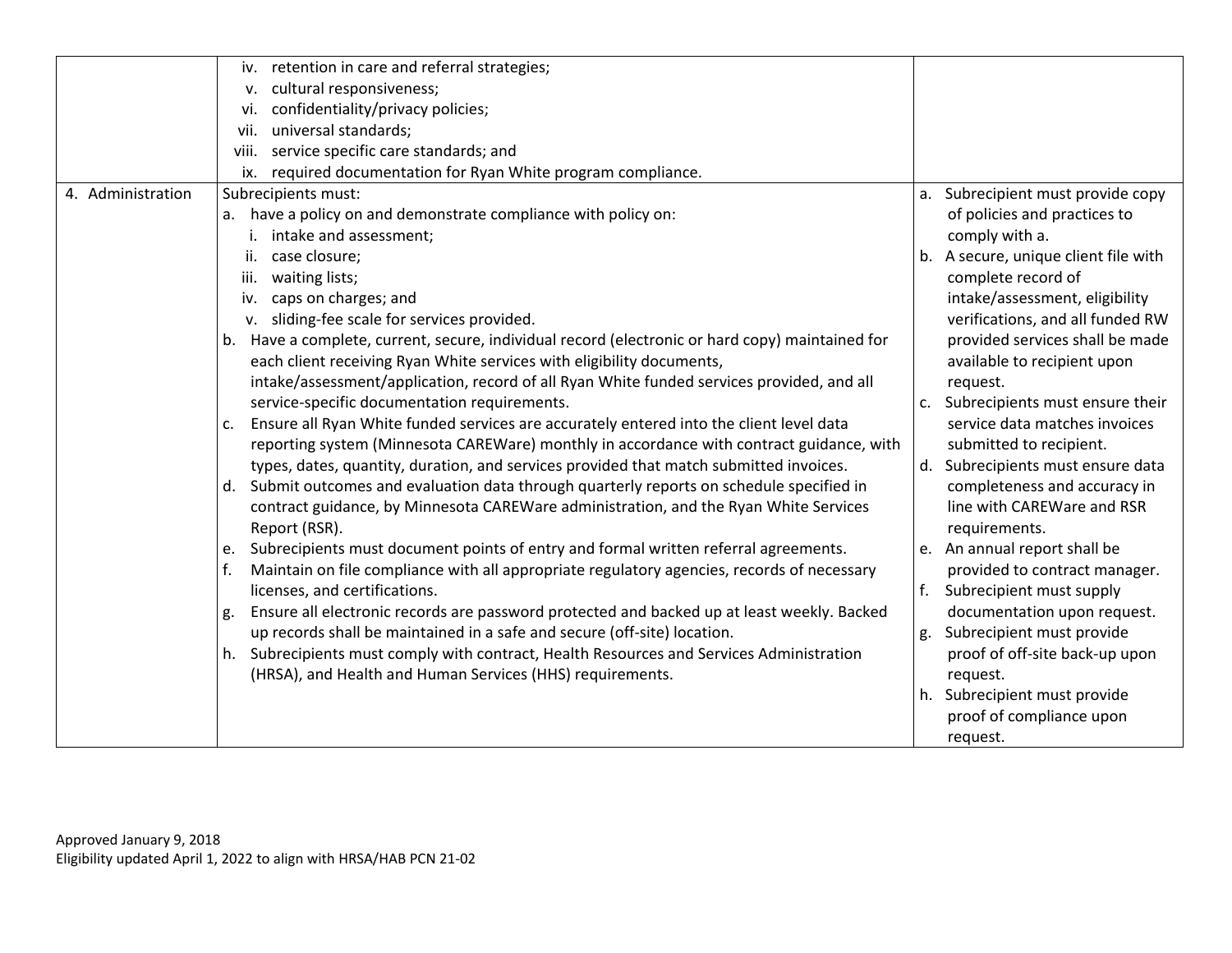| 5. Linkage &<br>Retention      | Subrecipients must have an intake and six month review process that documents medical<br>a.<br>care status for all clients with referrals and follow-up on referrals for clients found to be out<br>of care.<br>Any clients found to not be virally suppressed must be linked to a Ryan White medical case<br>b.<br>management program.<br>Client files must have documented referrals and follow-ups, as appropriate, to other Ryan<br>c.<br>White core medical or support services to overcome obstacles to retention in care and<br>treatment adherence.                                                                                                                                                                                                                                                                                                                                                                                                                                                                                 | Subrecipient must review and<br>a.<br>update in-care and referral<br>status of their client population<br>quarterly.<br>Client file must contain<br>b.<br>documentation of linkage to<br>RW MCM program.<br>Client file must contain<br>c.<br>documentation of referrals and<br>follow-ups.                                                                                                                                                                  |
|--------------------------------|---------------------------------------------------------------------------------------------------------------------------------------------------------------------------------------------------------------------------------------------------------------------------------------------------------------------------------------------------------------------------------------------------------------------------------------------------------------------------------------------------------------------------------------------------------------------------------------------------------------------------------------------------------------------------------------------------------------------------------------------------------------------------------------------------------------------------------------------------------------------------------------------------------------------------------------------------------------------------------------------------------------------------------------------|--------------------------------------------------------------------------------------------------------------------------------------------------------------------------------------------------------------------------------------------------------------------------------------------------------------------------------------------------------------------------------------------------------------------------------------------------------------|
| 6. Quality<br>Management       | Subrecipients must:<br>a.<br>have a process for ensuring compliance with universal and service specific<br>standards for services provided;<br>have a quality management program that includes the submission and<br>ii.<br>implementation of an annual quality improvement plan to recipient (e.g.<br>Hennepin County & DHS) that:<br>a. describes the overall mechanism for assessing and improving the<br>quality, appropriateness and effectiveness of services provided;<br>b. ensures health outcomes for Ryan White clients are continuously<br>improving;<br>addresses any issues in complying with universal and service specific<br>C.<br>standards, contract requirements, HRSA and HHS guidelines; and<br>has a documented process for obtaining client input on Ryan White<br>d.<br>services provided at least annually, such as a consumer advisory<br>committee, client surveys, focus groups, and/or suggestion boxes.<br>Report as stipulated in contract on quality improvement plan and performance<br>iii.<br>measures. | a.i. Subrecipients must complete<br>readiness assessment for<br>universal standards and every<br>service and they are funded to<br>provide and follow-up on any<br>areas where they are not<br>compliant.<br>a.ii. Subrecipients must submit an<br>annual quality improvement plan<br>and report on it quarterly to<br>recipient that incorporates a.-d.<br>a.iii. Subrecipients must report to<br>recipient quarterly on requisite<br>performance measures. |
| 7. Cultural<br>Responsiveness: | Organizations will:<br>a.<br>i. provide a welcoming environment that is culturally inclusive and respectful of the client                                                                                                                                                                                                                                                                                                                                                                                                                                                                                                                                                                                                                                                                                                                                                                                                                                                                                                                   | a.i. The office environment will be<br>assessed during annual site visits                                                                                                                                                                                                                                                                                                                                                                                    |
| Subrecipient                   | populations being served                                                                                                                                                                                                                                                                                                                                                                                                                                                                                                                                                                                                                                                                                                                                                                                                                                                                                                                                                                                                                    |                                                                                                                                                                                                                                                                                                                                                                                                                                                              |
| Operation &                    | collect and analyze client demographic data to identify disparities and develop strategies to<br>ii.                                                                                                                                                                                                                                                                                                                                                                                                                                                                                                                                                                                                                                                                                                                                                                                                                                                                                                                                        | a.ii. See the Assessment and                                                                                                                                                                                                                                                                                                                                                                                                                                 |
| Structure                      | eliminate disparities, as well as to support continuous improvement around cultural<br>responsiveness (see the Assessment and Evaluation category for more details)                                                                                                                                                                                                                                                                                                                                                                                                                                                                                                                                                                                                                                                                                                                                                                                                                                                                         | Evaluation category for these<br>details                                                                                                                                                                                                                                                                                                                                                                                                                     |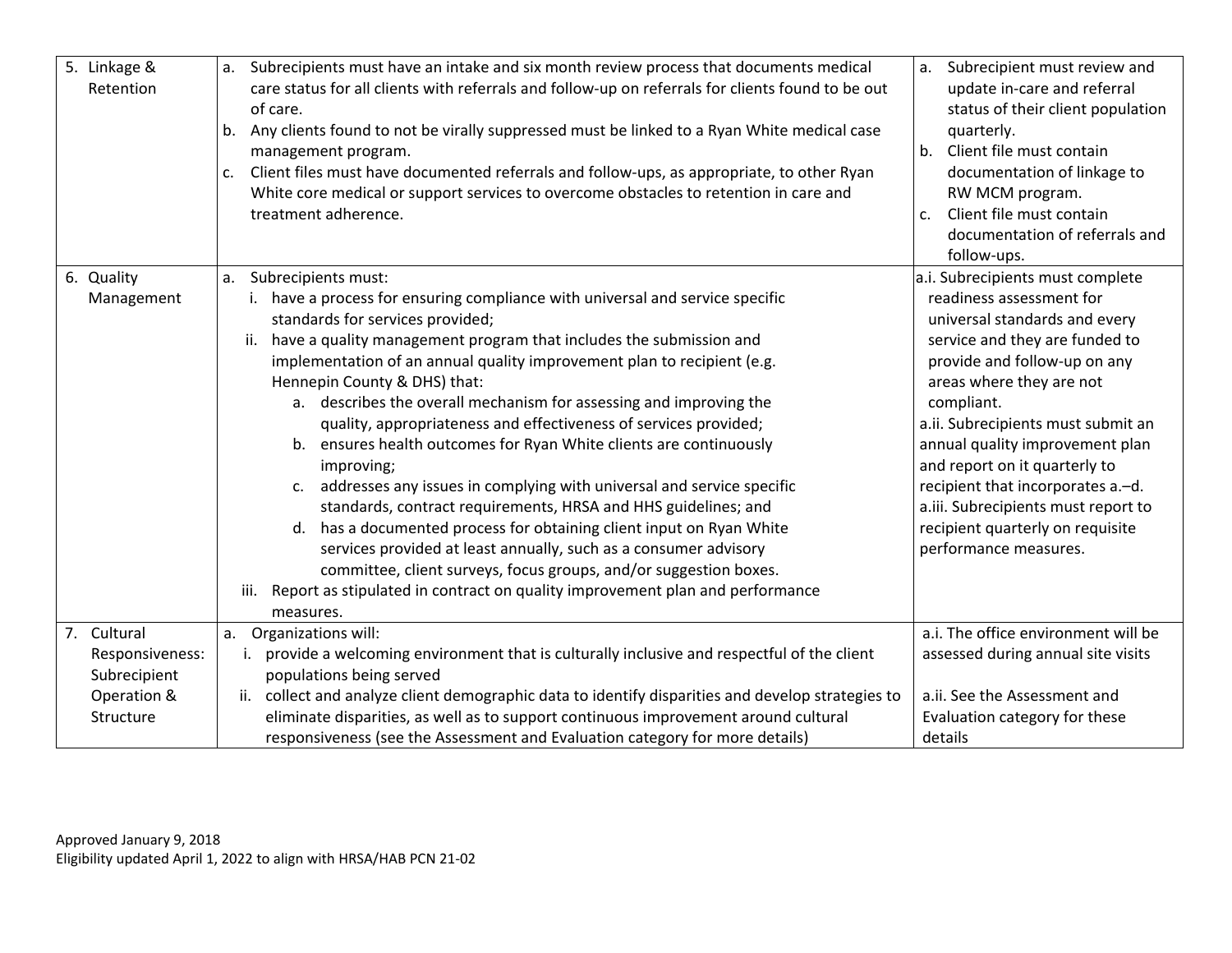| 8. | Cultural             | i.-iv. Subrecipients will provide<br>a. Clients will have culturally responsive services as follows:                                      |
|----|----------------------|-------------------------------------------------------------------------------------------------------------------------------------------|
|    | Responsiveness:      | clients with Limited English Proficiency, deaf, deaf-blind and hard of hearing clients will<br>proof upon request during site visit<br>i. |
|    | <b>Client Rights</b> | have access to services through the provision of timely, effective language assistance or<br>interviews.                                  |
|    |                      | other communication assistance free of charge;                                                                                            |
|    |                      | clients have the right to obtain interpreter services in their preferred language including<br>ii.                                        |
|    |                      | American Sign Language (ASL) free of charge; and                                                                                          |
|    |                      | whenever possible, the special needs and practices of clients shall be considered in service<br>iv.                                       |
|    |                      | provision (e.g. religious and cultural dietary practices).                                                                                |
|    | 9. Cultural          | a.i. Program staff job<br>a. Each agency will ensure that their program staff have the following:                                         |
|    | Responsiveness:      | program staff job descriptions and/or resumes include a section addressing the<br>descriptions/resumes will be                            |
|    | Subrecipient         | possession of cultural competencies and experiences delivering services to prioritized<br>subject to review during the annual             |
|    | Staff                | populations as well as populations disproportionately affected by HIV/AIDS in Minnesota.<br>site visit interviews                         |
|    | Qualifications       | This will help promote the employment of program staff who are able to serve the client                                                   |
|    | and Training         | population in a culturally responsive way.                                                                                                |
|    |                      | ii. Program staff who deliver services directly will receive at minimum four (4) and up to 8<br>b. Subrecipients will track all           |
|    |                      | (eight) hours of training annually on promising culturally responsive practices focusing on<br>completed trainings on the                 |
|    |                      | provided tracking sheet and will<br>communities disproportionately impacted or changes in the agency's client/community                   |
|    |                      | population. Trainings are available for all frontline program staff, but are required for at<br>submit the document to Ryan               |
|    |                      | least one program staff member who delivers services directly.<br>White program staff annually.                                           |
|    |                      | DHS and Hennepin County approved trainings will be billable to the Ryan White program, and                                                |
|    |                      | additional trainings can be submitted to Ryan White program staff for review and approval.                                                |
|    |                      | Trainings will address but are not limited to the following topics:                                                                       |
|    |                      | Cultural awareness, stigma, and bias<br>$\bullet$                                                                                         |
|    |                      | Multi-cultural health<br>$\bullet$                                                                                                        |
|    |                      | Intersectionality (the interconnected nature of social categorizations such as race, class,                                               |
|    |                      | gender, sexual orientation, as they apply to a given individual or group, regarded as                                                     |
|    |                      | creating overlapping and interdependent systems of discrimination or disadvantage)                                                        |
|    |                      | Intercultural communication<br>$\bullet$                                                                                                  |
|    |                      | Cultural intelligence<br>$\bullet$                                                                                                        |
|    |                      | Trauma informed care                                                                                                                      |
|    |                      | Racism, gender bias, and homophobia as a social determinants of health inequities                                                         |
|    |                      |                                                                                                                                           |